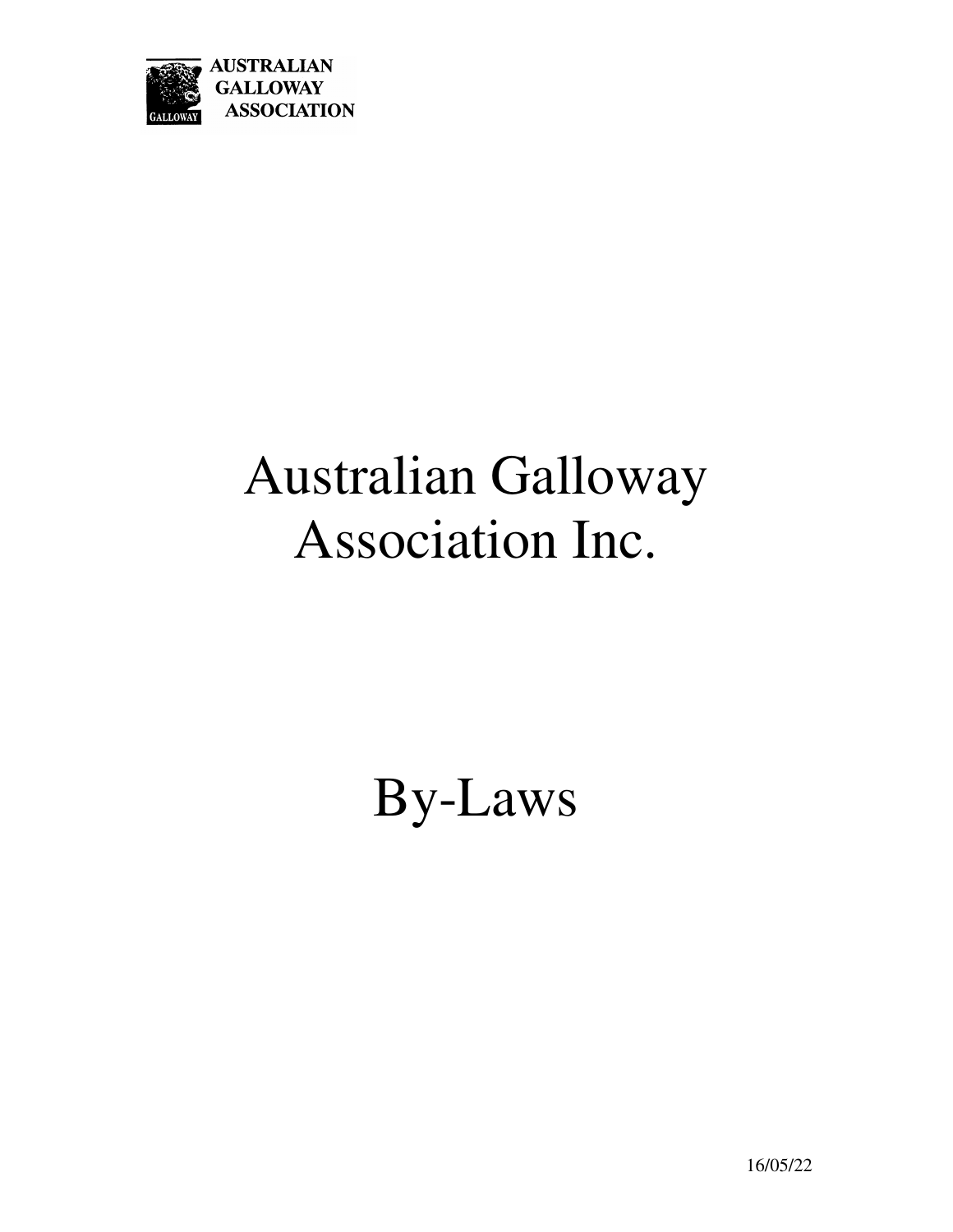

*.* 

# **1. REGISTRATION OF FULL BLOOD AND PURE BRED GALLOWAY CATTLE**

- 1.1 The Association will use the Computer Equivalent Tattoo (CET) system to accurately and permanently identify all animals.
- 1.2 Application for registration of Galloway cattle shall only be accepted from Members, Life Members, Junior and School Members of the Association who have paid all fees, levies, penalties, etc. in respect of their herd or any other monies owed to the Association.
- 1.3 Each application for registration must be made on an official form supplied by the Association and lodged together with the prescribed fees with the Secretary.
- 1.4 Should the Secretary question the eligibility of any animal submitted for registration the matter shall be referred to the Committee.
- 1.5 The onus shall rest with "members" in all cases of satisfying the Committee of the eligibility of animals submitted for registration.
- 1.6 Every "member" shall be required to register a stud prefix and tattoo brand. Tattoo brands shall be composed of letters only, no figures, symbols or conjoined letters will be accepted. The number of letters for any new tattoo brand shall be three  $(3)$ .
- 1.7 Registration will be accepted where the animal demonstrates a minimum of 93.75% Galloway or 93.75% Belted Galloway breeding. Pure Bred animals, and their descendants, can never be registered as Full Blood animals. Imported animals that demonstrate a minimum of 93.75% Galloway or 93.75% Belted Galloway breeding will require a pedigree showing five generations of ancestry. Eligibility for registration will require the approval by the Committee.
- 1.8 Every animal submitted for registration must be legibly and indelibly tattooed in the ear with the first owner's registered tattoo brand, year identifier and herd number. The Association's official entry forms must be correctly completed.
- 1.9 The Committee may insist upon inspection of any animal and its sire and dam before granting registration and appoint an inspector to carry out the duty. The expense of the inspection shall be borne by the member.
- 1.10 Multiple ownership is acceptable for up to four (4) owners and progeny can be registered by any of the four with their own herd name and tattoo providing they are current members.
- 1.11 No animal shall be registered if of a colour or showing markings foreign to the Galloway breed. All animals must be polled (no horns or scurs).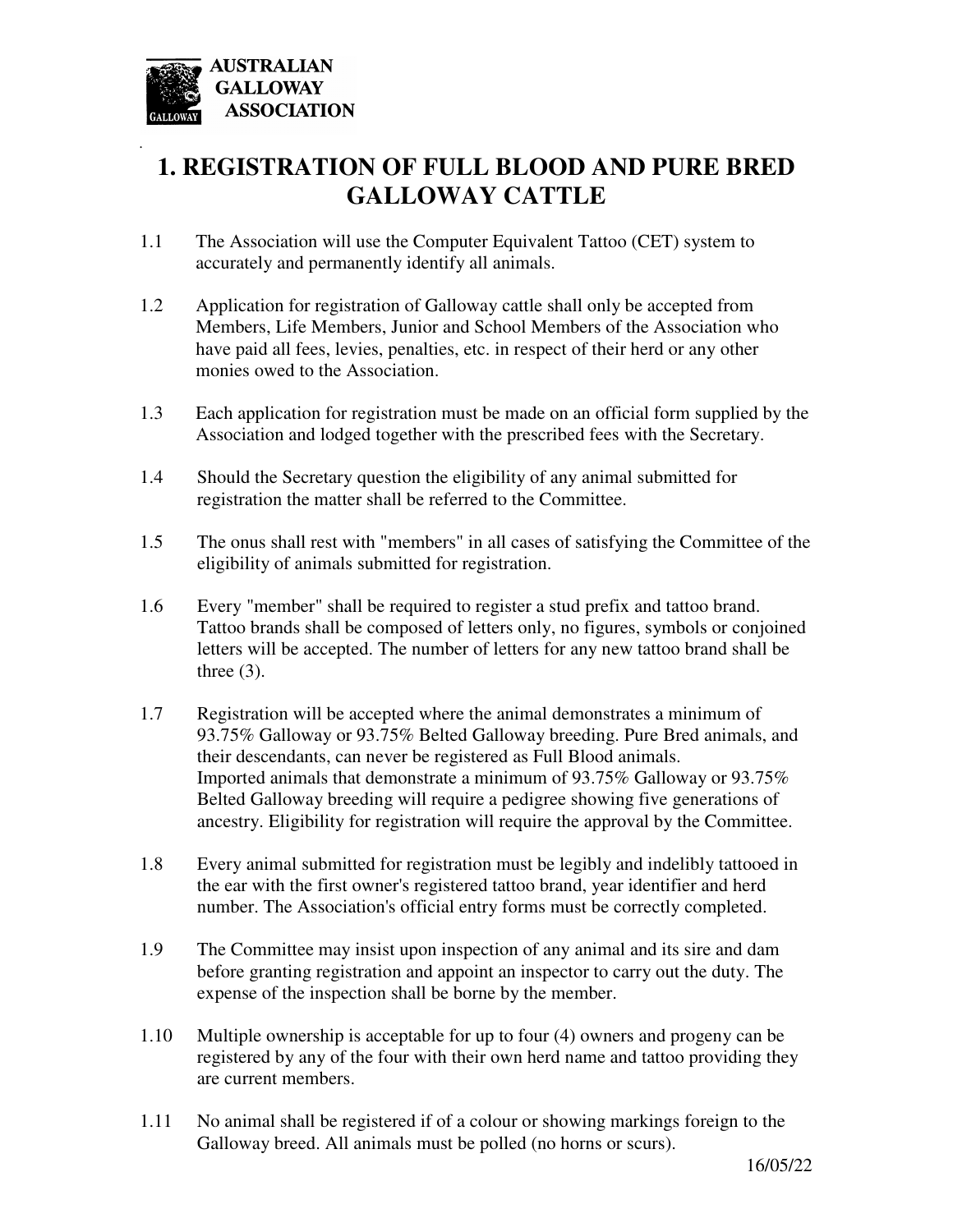

- 1.12 Exclusive of stud prefix, length of name shall not exceed fifteen (15) characters, including spaces.
- 1.13 The name of an animal shall not be changed after registration without the approval of the Committee, except in the case of typographical error.
- 1.14 The Committee may refuse to allow any name which it considers too close to that of another animal, or to be misleading in that it gives a false impression of the breeding of the animal, or to be of an objectionable nature.
- 1.15 Entries for registration after twelve (12) months from the date of birth of the animal may be approved providing such entries are eligible under requirements for registration and are accompanied by a late fee prescribed by the Committee.
- 1.16 No two (2) calves of the same first owner shall be tattooed with the same number.
- 1.17 The name and address of the breeder of each animal must be given. The breeder of an animal is the owner of its dam at the time of conception. The first owner is the owner of a calf's dam at the time of calving, except where a dam permit applies.
- 1.18 The registration of a calf being the progeny of a sire and/or dam not the property of the breeder of the calf must be accompanied by a sire and/or dam permit, signed by the owner of the sire and/or dam, together with the appropriate fee.
- 1.19 All registered Galloway cattle will be issued with a certificate of registration. On this certificate will be permanently and unambiguously printed:
	- (i) Name of breeder
	- (ii) Name of first owner
	- (iii) Stud and animal name
	- (iv) Computer Equivalent Tattoo particulars
	- (v) Colour
	- (vi) Sex
	- (vii) Date of Birth
	- (viii) Mode of conception Natural (N), Artificial Insemination (AI) or Embryo Transfer (ET).
	- (ix) Whether a twin (T)
	- $(x)$  Breeding particulars:
		- a] **Full Blood (F)**  A Full Blood animal is one that qualifies for registration with the Galloway Cattle Society of Australia Inc. at the 1996 Annual General Meeting. A Full Blood animal must be the progeny of Full Blood parents.
		- **b] Pure Bred (P)** A Pure Bred animal is one that has one or more ancestors that are not Full Blood and has a minimum Grade of 93.75%.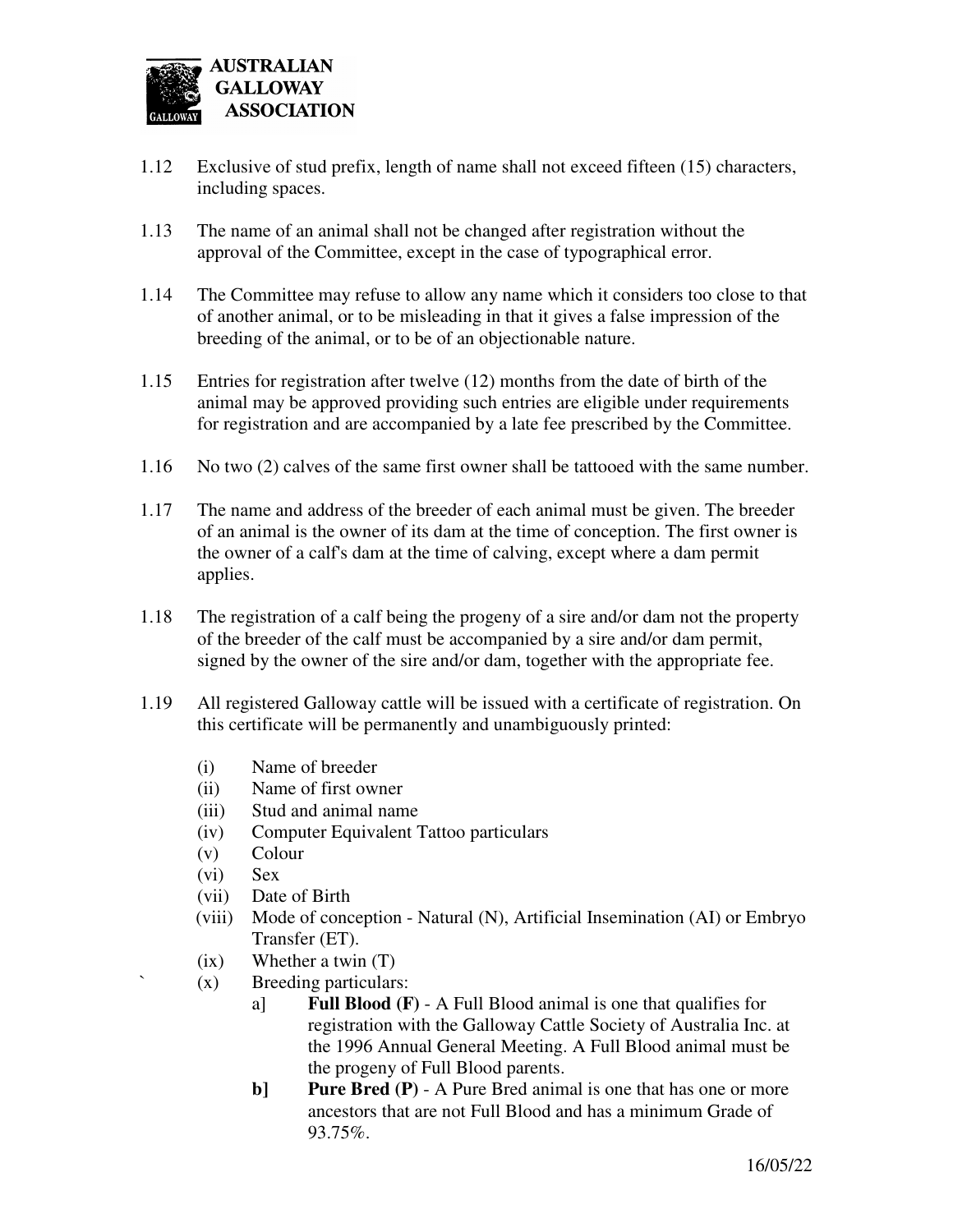

- **c] Grade (%)**  The documented percentage of Galloway or Belted Galloway breeding.
- **d] Base Animal**  A description of the base animal used in a gradingup program. This will be permanently identified on the certificates of recording and/or registration of all descendants.
- (xi) Ancestral code Identification of animals with or without white, red or belted ancestry.
- (xii) Three generations of ancestry describing CET, name, colour, grade, ancestral and breed codes for each ancestor.
- (xiii) Registration certificate.
- 1.20 Applications for registration will be accepted only for animals that have a negative Mannosidosis test result, or are the progeny of Mannosidosis free parents.
- 1.21 Members must notify the Secretary immediately of the birth of any deformed calf, for the purposes of establishing a diagnosis of any genetic deformity. In the event the diagnosis is tibial hemimelia (TH):
	- a) The Committee must be notified immediately.
	- b) The parents of any known TH calf must be eliminated.

 Any as yet unborn or unregistered progeny of those parents will not be eligible for registration.

- 1.22 Every 100th animal registered or recorded by the Association shall be tested for parentage at the Association's cost but the cost of collection shall be met by the first owner of the animal. Should the test prove negative then the breeder is required at his/her cost to test the rest of the animals bred by the breeder and presented for registration/recording in the previous twelve (12) months (including embryo calves) - to a maximum of ten (10) animals selected at random by the Executive Officer/Administration Officer. Should the breeder not comply, the registrations/recordings on those animals registered/recorded in the past twelve (12) months will be rescinded and no further registrations/recordings will be accepted, subject to the Committee's discretion.
- 1.23 For all DNA/Parentage testing the person collecting the blood or other sample must identify the animal by reading the tattoo.
- 1.24 All calves registered after 1<sup>st</sup> January 2005 must have their sire DNA recorded and details sent to the AGA office, provided that if the DNA data cannot be provided each registration will be subject to approval by the Executive and/or Committee.
- 1.25 All bull calves registered after  $1<sup>st</sup>$  January 2014 must have their DNA recorded at and details sent to the AGA office at the time of registration, provided that if the DNA data cannot be provided each registration will be subject to approval by the Committee. Sire verification will be carried out at the time of DNA testing.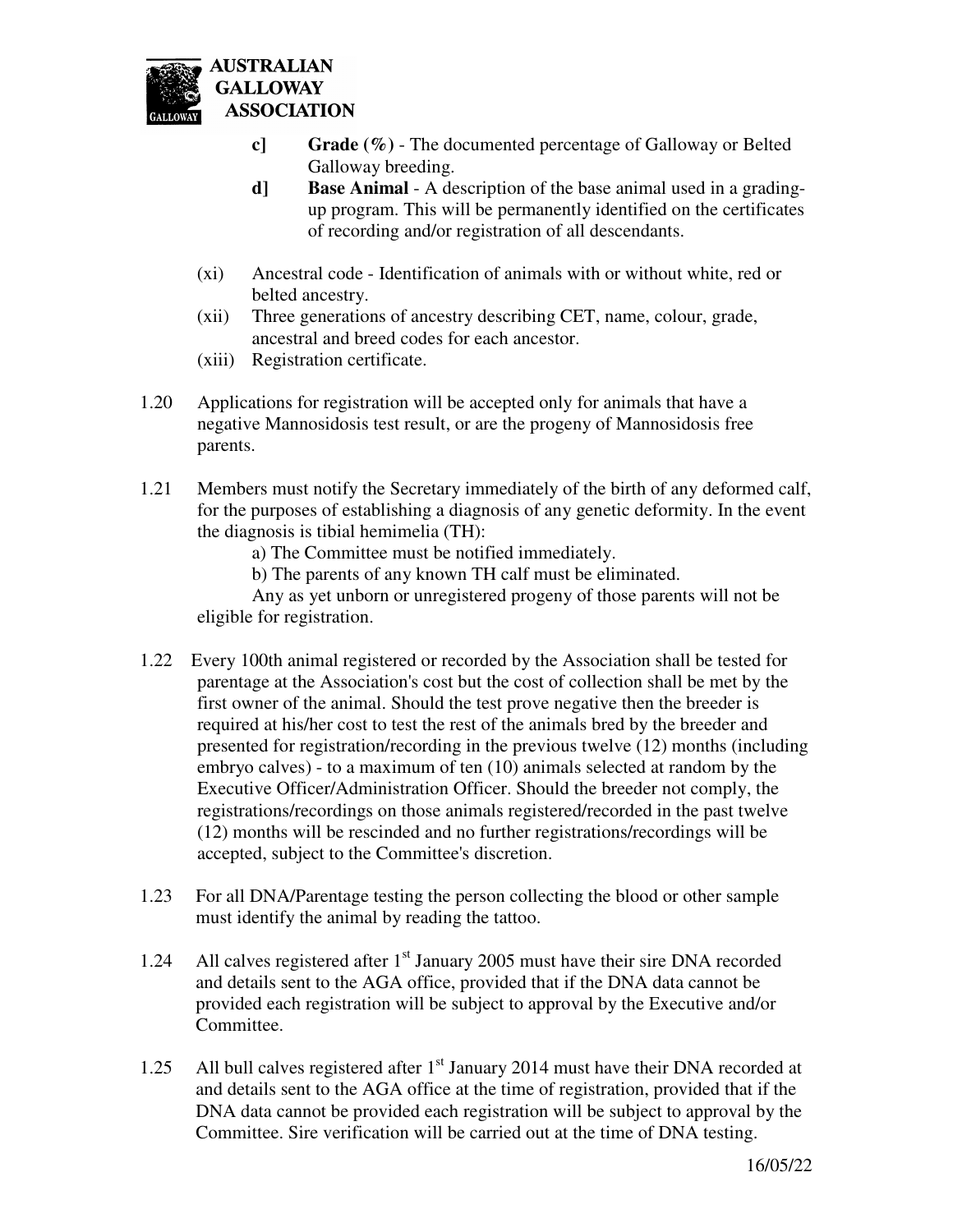

- 1.26 Upon genetic discrepancies being discovered within a registered herd through DNA testing:
	- (i) The Committee may require DNA parent verification of a percentage of the herd, which could include cattle sold from the herd, subject to the discretion of the Committee.
	- (ii) Costs of the DNA testing will be borne by the breeder of the subject herd. An administration cost may be imposed by the Australian Galloway Association.
	- (iii) Should the breeder not comply with Rules 1.26 (i) to 1.26 (ii), the herd may be suspended or de-registered, subject to the discretion of the Committee.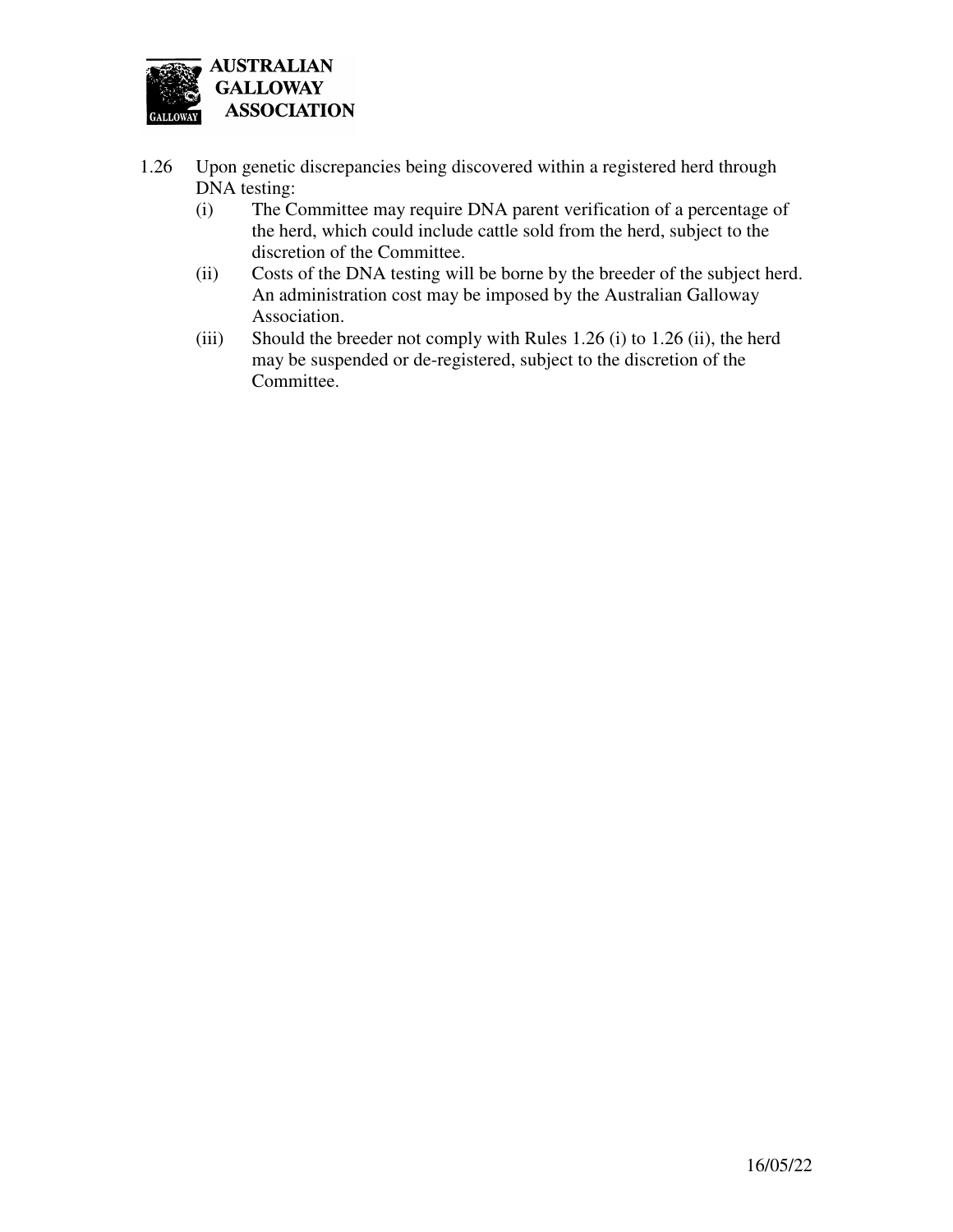

# **2. GRADING UP REGULATIONS FOR GALLOWAY CATTLE**

- 2.1 There shall be a record for animals showing 50% or more and up to 93.75% of documented Galloway breeding.
- 2.2 All recorded animals must be polled (no horns or scurs).
- 2.3 Recorded animals will be ineligible for showing but will be eligible for participation in Association sponsored sales.
- 2.4 If a member can adequately demonstrate that an animal has greater than 50% Galloway or Belted Galloway breeding, then the Committee will have the power to deem at which level these animals are initially recorded.
- 2.5 Applications for recording of Galloway cattle shall only be accepted from Members, Life Members, Junior Members, School Members and Commercial Members of the Association who have paid all fees, levies, penalties etc. in respect of their herd or any other monies owed to the Association.
- 2.6 Each application for recording must be made on an official form supplied by the Association and lodged together with the prescribed fees with the Secretary.
- 2.7 Should the Secretary question the eligibility of any animal submitted for recording, the matter shall be referred to the Committee.
- 2.8 The onus shall rest with the member in all cases of satisfying the Committee of the eligibility of animals submitted for recording.
- 2.9 Every Member, Life Member, Junior Member and School Member shall be required to register a herd name and tattoo brand. Tattoo brands shall be composed of letters only, no figures, symbols or conjoined letters will be accepted. The number of letters for any new tattoo brand shall be three (3). Commercial members shall be required to register a herd name and tattoo brand in order to record calves.
- 2.10 Every animal submitted for recording must be legibly and indelibly tattooed in the ear with the first owner's registered tattoo brand, year identifier and herd number. The Association's official entry forms must be correctly completed.
- 2.11 The Committee may insist upon inspection of any animal and its sire and dam before granting recording status and appoint an inspector or inspectors to carry out the duty. The expense of the inspection shall be borne by the member.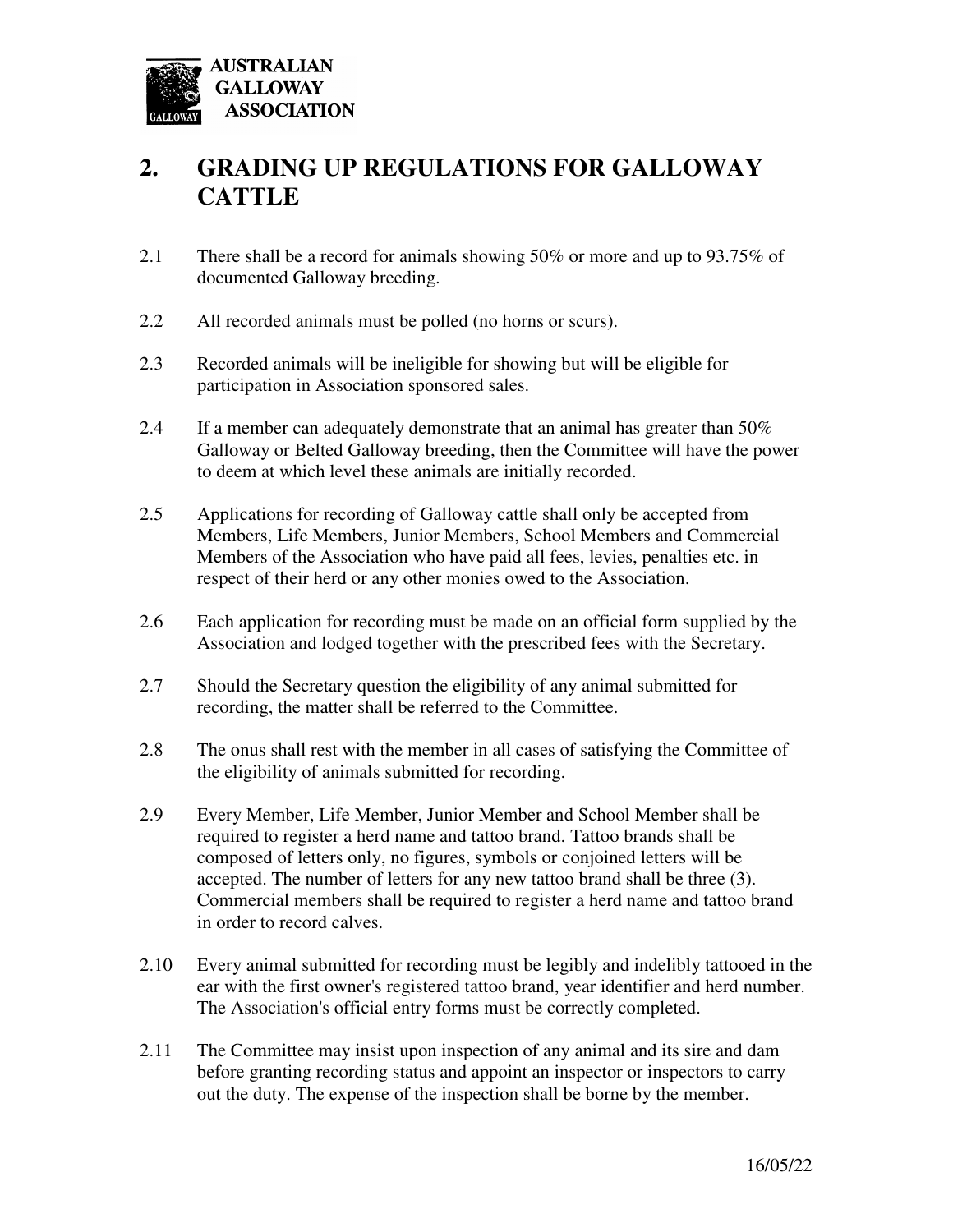

- 2.12 Exclusive of stud prefix, length of name shall not exceed fifteen (15) characters, including spaces.
- 2.13 The name of an animal shall not be changed after recording without the approval of the Committee, except in the case of typographical error.
- 2.14 The Committee may refuse to allow any name which it considers too close to that of another animal, or to be misleading in that it gives a false impression of the breeding of the animal, or to be of an objectionable nature.
- 2.15 Entries for recording after twelve (12) months from the date of birth of the animal may be approved providing such entries are eligible under requirements for recording and are accompanied by a late fee prescribed by the Committee.
- 2.16 No two (2) calves of the same first owner shall be tattooed with the same number.
- 2.17 The name and address of the breeder of each animal must be given. The breeder of an animal is the owner of its dam at the time of conception. The first owner is the owner of a calf's dam at the time of calving, except where a dam permit applies.
- 2.18 The recording of a calf being the progeny of a sire and/or dam not the property of the breeder of the calf must be accompanied by a sire and/or dam permit, signed by the owner of the sire and/or dam, together with the appropriate fee.
- 2.19 All recorded Galloway cattle will be issued with a certificate of recording. On this certificate will be permanently and unambiguously printed:
	- (i) Name of breeder
	- (ii) Name of first owner
	- (iii) Stud and animal name
	- (iv) Computer Equivalent Tattoo particulars
	- (v) Colour
	- (vi) Sex
	- (vii) Date of Birth
	- (viii) Mode of conception Natural (N), Artificial Insemination (AI) or Embryo Transfer (ET).
	- (ix) Whether a twin (T)
	- (x) Breeding particulars:

 a] **Grade (%)** - The documented percentage of Galloway or Belted Galloway breeding.

 b] **Base Animal** - A description of the base animal used in a grading-up program. This will be permanently identified on the certificates of recording and/or registration of all descendants.

 (xi) Ancestral code - Identification of animals with or without white, red or belted ancestry.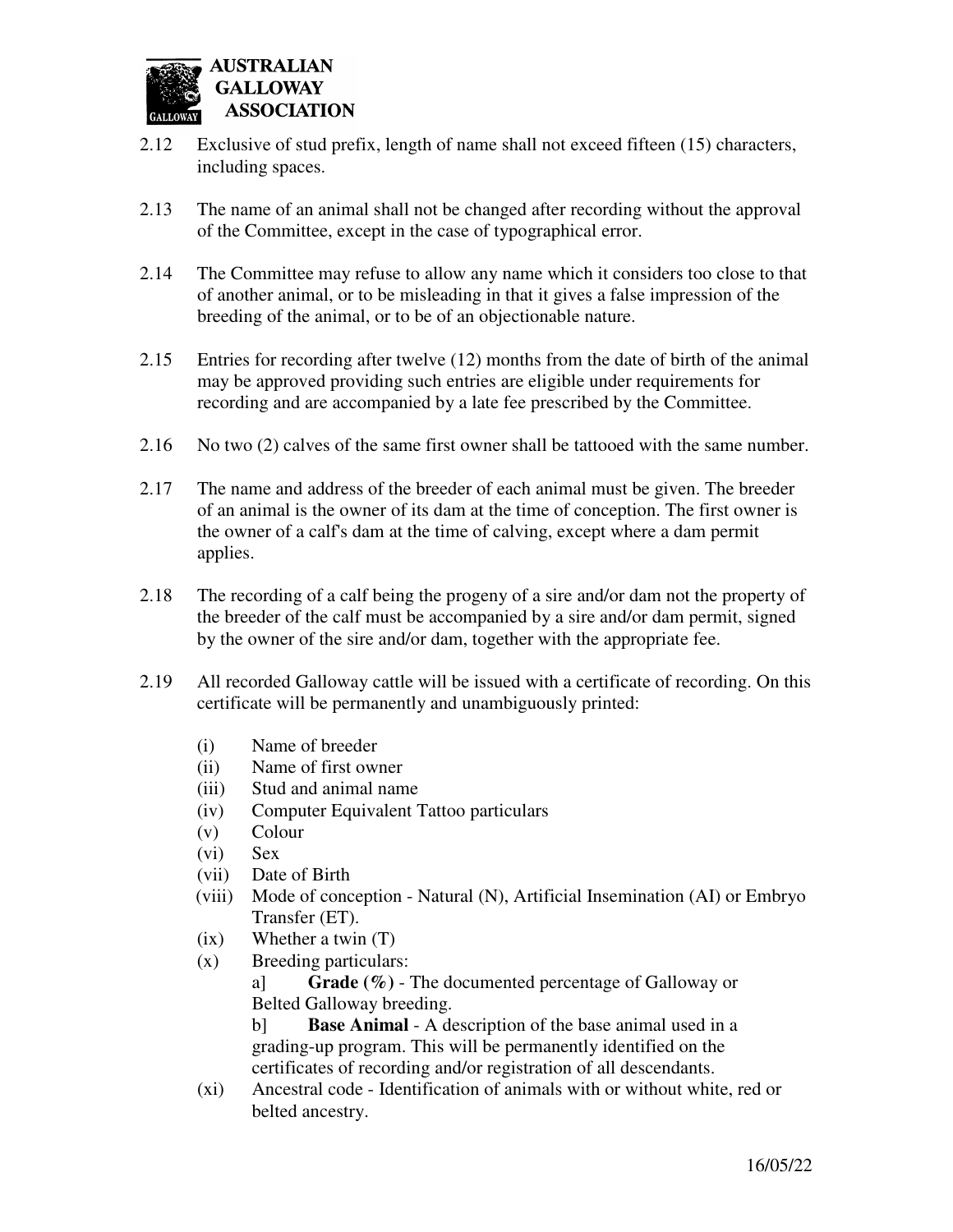

- (xii) Three generations of ancestry describing CET, name, colour, grade, ancestral and breed codes for each ancestor where documented.
- (xiii) Recording certificate.
- 2.20 Members must notify the Secretary immediately of the birth of any deformed calf, for the purposes of establishing a diagnosis of any genetic deformity. In the event the diagnosis is tibial hemimelia (TH):
	- a) The Committee must be notified immediately.

 b) The parents of any known TH calf must be eliminated. Any as yet unborn or unrecorded progeny of those parents will not be eligible for recording.

- 2.21 Every 100th animal registered or recorded by the Association shall be tested for parentage at the Association's cost but the cost of collection shall be met by the first owner of the animal. Should the test prove negative then the breeder is required at his/her cost to test the rest of the animals bred by the breeder and presented for registration/recording in the previous twelve (12) months (including embryo calves) - to a maximum of ten (10) animals selected at random by the Executive Officer/Administration Officer. Should the breeder not comply, the registrations/recordings on those animals registered/recorded in the past twelve (12) months will be rescinded and no further registrations/recordings will be accepted, subject to the Committee's discretion.
- 2.22 (a) To apply to have animals deemed an Application for Registration/ Recording form should be completed together with a Deeming Application Form.

 (b) Bred-up animals being recorded/registered with the Association from unrecorded parents can be deemed at a percentage after consideration to the breeding records and inspection of the animal to trueness to type.

 (c) On the Recording/Registration Certificate ancestors which have not been recorded/registered will be described as follows:

 BASE ANIMAL - Animals with less than 50% Galloway breeding. The Association will treat all animals with less than 50% Galloway breeding to have 0% Galloway ancestry.

 PERCENTAGE(from 50% to 93.75%) Galloway Cow or Galloway Bull PUREBRED Galloway Cow or Galloway Bull (93.75% or more)

 This information will be taken from a declaration from the breeder according to the breeding records presented.

 (d) If all animals from and including Base Animals up are recorded/ registered then the Recording/Registration Certificate will show the name and CET identification of these animals.

 (e) An animal can only be deemed purebred if they have a negative Mannosidosis test result, or are the progeny of Mannosidosis free parents.

2.23 For all DNA/Parentage testing, the Person collecting the blood or other sample must identify the animal by reading the tattoo.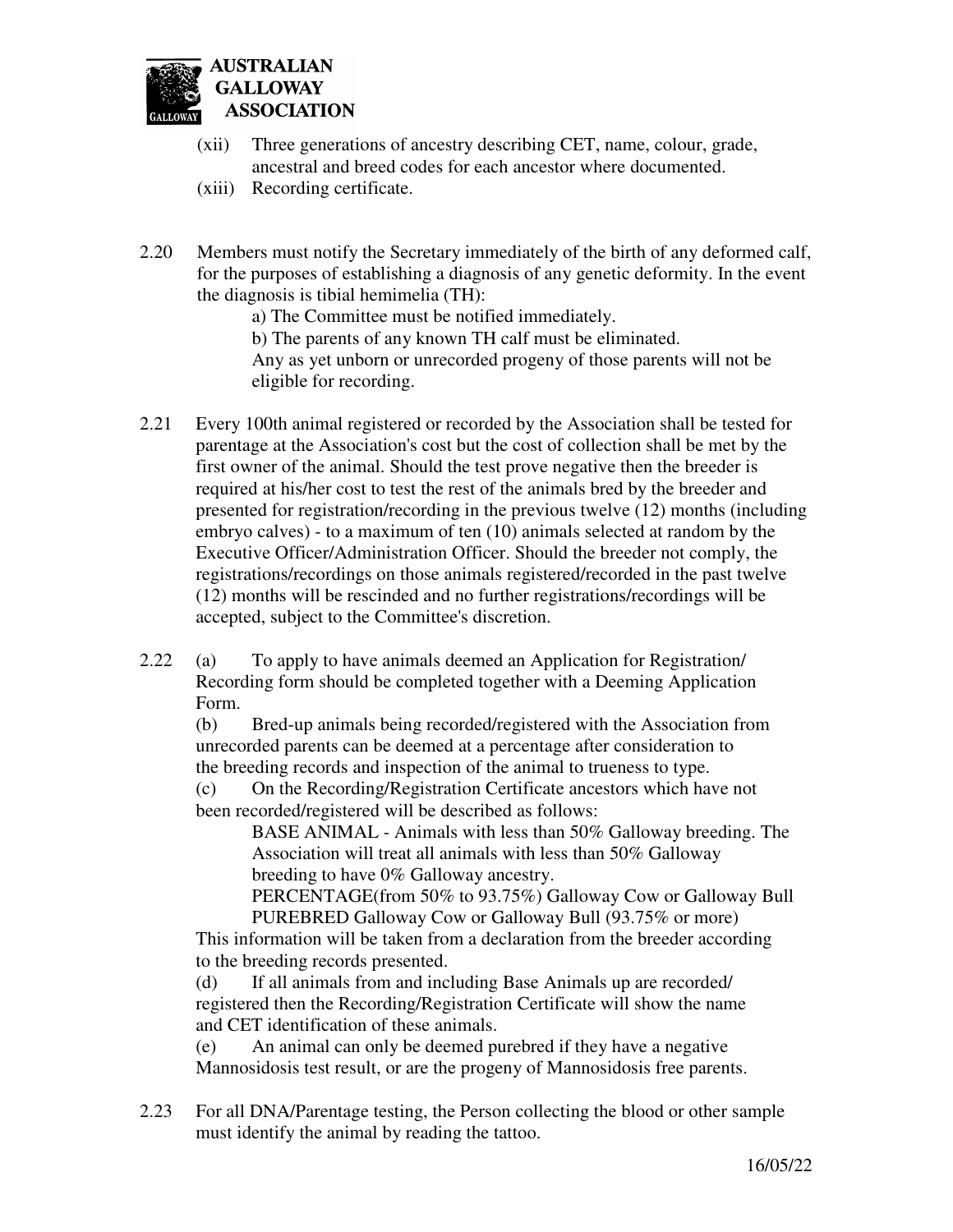

- 2.24 All calves registered after  $1<sup>st</sup>$  January 2005 must have their sire DNA recorded and details sent to the AGA office, provided that if the DNA data cannot be provided each registration will be subject to approval by the Committee.
- 2.25 All bull calves registered after  $1<sup>st</sup>$  January 2014 must have their DNA recorded at and details sent to the AGA office at the time of registration, provided that if the DNA data cannot be provided each registration will be subject to approval by the Committee. Sire verification will be carried out at the time of DNA testing.
- 2.26 Deeming
- 2.26.1 Cattle which are otherwise un-registrable with the Australian Galloway Association Inc because of pedigree or lack thereof, will only be considered for deeming as Galloways (Miniatures, Belted, etc) if the applicant can demonstrate that this action will bring desirable attributes into the breed that cannot otherwise be created by breeding from within the gene pool of registered stud cattle.
- 2.26.2 Only Galloways (Miniature, Belted, etc) cattle are to be considered for deeming. Since these cattle are without pedigree it is required that the breeder of the cattle being submitted (or other person who can substantiate that they are in a position to know) produces a signed affidavit to this effect.
- 2.26.3 Deemed cattle shall remain in the Purebred section of the Herd Book.
- 2.26.4 Procedure for Deeming:
- 2.26.4.1 The applicant will submit details of the cattle to be deemed.
- 2.26.4.2 The applicant will submit the argument as to why and what attributes these cattle will bring to the Galloway (Miniature, Belted, etc) breed.
- 2.26.4.3 The applicant will submit an affidavit from the breeder substantiating that the cattle are Galloway (Miniature, Belted, etc).
- 2.26.4.4 The applicant will submit a fee per animal equal to the current registration fee without the under 12 month concession. Fee will be refunded if the cattle are rejected.
- 2.26.4.5 The Committee may request a physical inspection of the cattle and of the breeding books and records by a person appointed by the Committee in accordance with the By-laws.
- 2.26.4.6 The applicant will submit a negative Mannosidosis Test results for each animal.
- 2.26.4.7 The Australian Galloway Association Inc Committee will be responsible for making such decisions.
- 2.27 Upon genetic discrepancies being discovered within a registered herd through DNA testing:
	- (i) The Committee may require DNA parent verification of a percentage of the herd, which could include cattle sold from the herd, subject to the discretion of the Committee.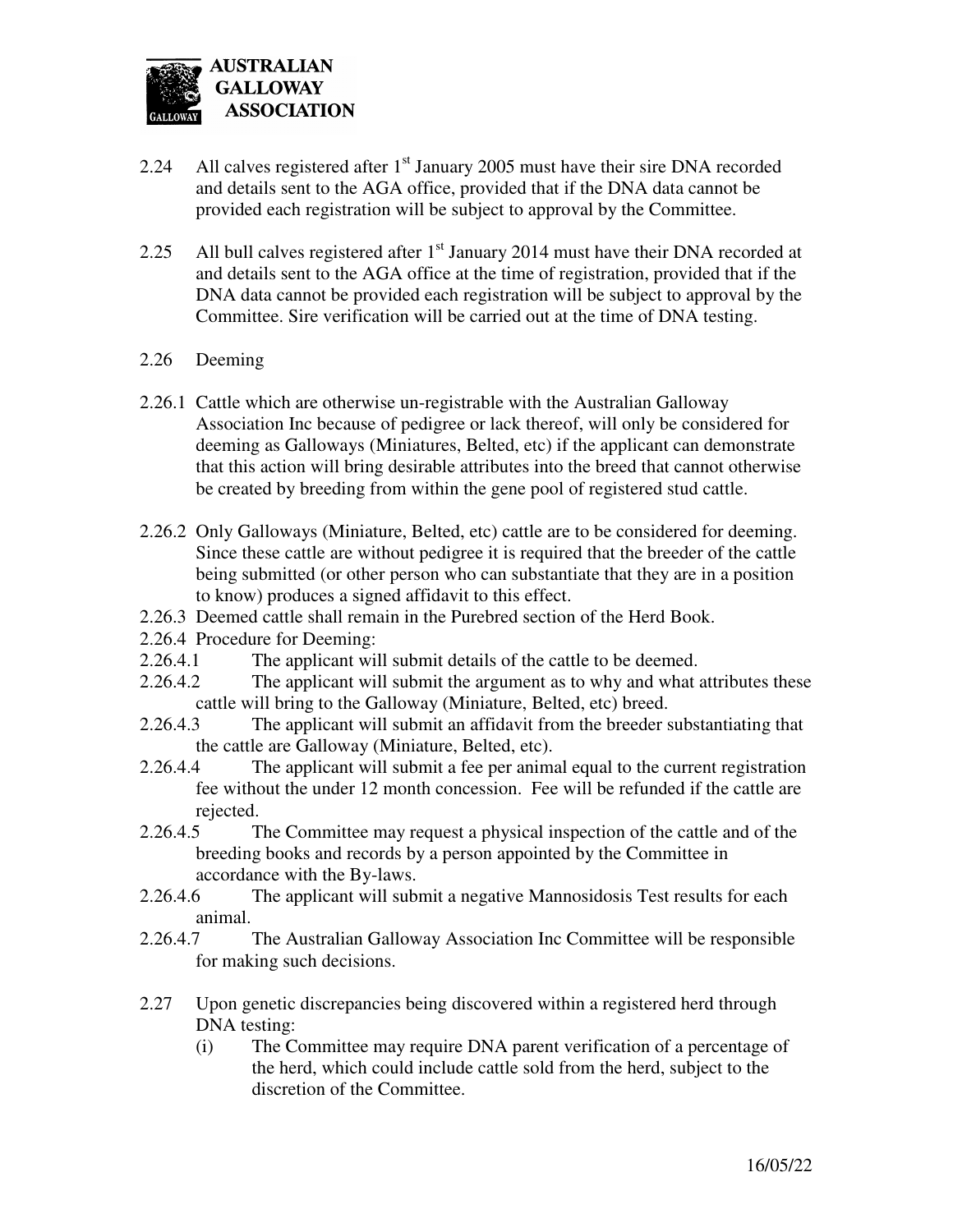

- (ii) Costs of the DNA testing will be borne by the breeder of the subject herd. An administration cost may be imposed by the Australian Galloway
- Association.<br>(iii) Should the b Should the breeder not comply with Rules  $2.27(i)$  to  $2.27(ii)$  the herd may be suspended or de-registered, subject to the discretion of the Committee.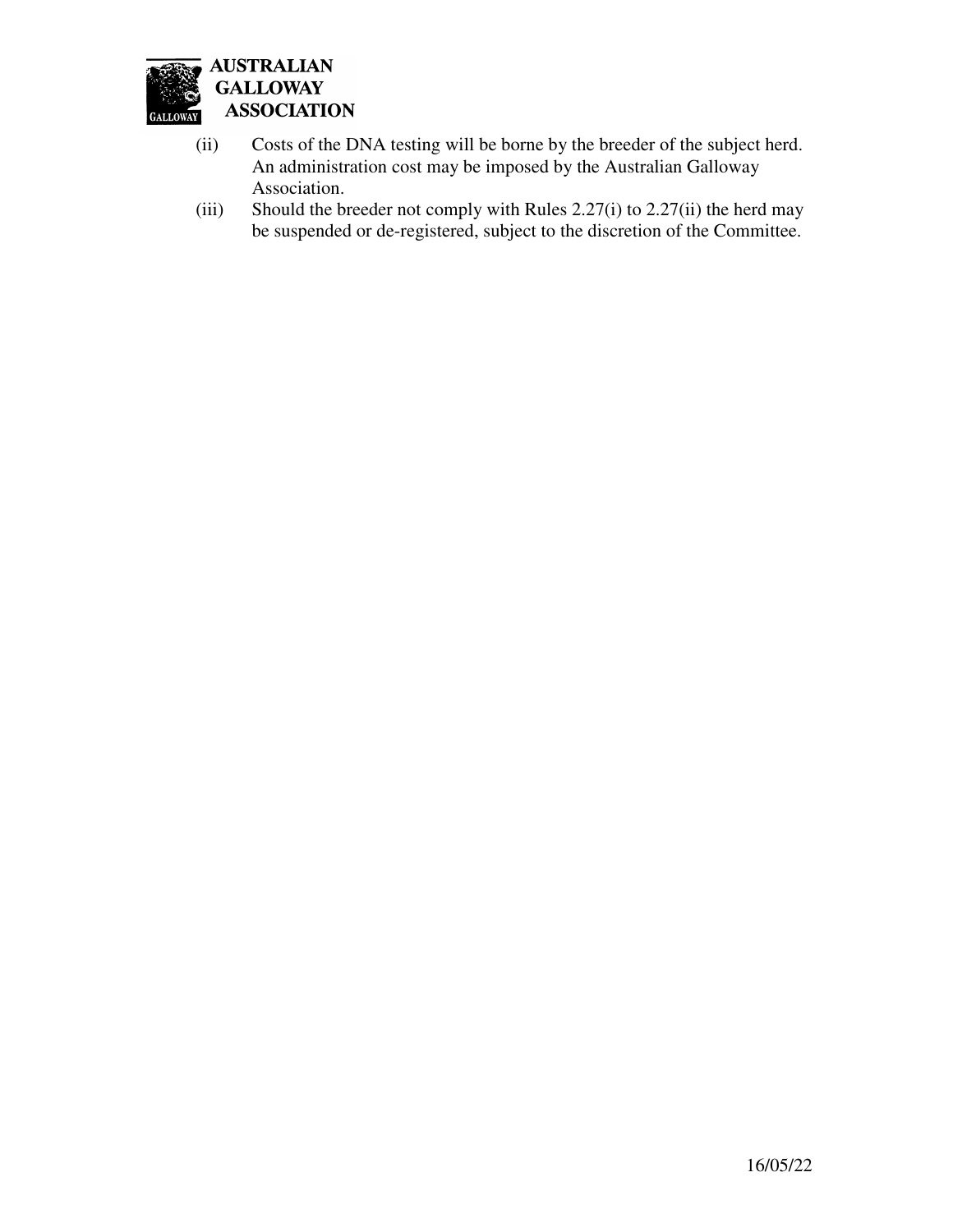

#### **MINIATURE GALLOWAY, BELTED GALLOWAY AND WHITE GALLOWAY CATTLE**

- 3.1 Registration for Miniature Galloways, Miniature Belted Galloways and Miniature White Galloways shall comply with By-Laws for the Registration of Full Blood and Pure Bred Galloway Cattle and for the Grading Up By-Laws for Galloway Cattle.
- 3.2 The registered owner of a Miniature Galloway shall be responsible for compliance with this By-Law. This shall include representations made to others as to the miniature status of the animal. The registered owner should monitor the height of each animal through its growth to maturity.
- 3.3 Miniature registration status is recognised on an individual basis.
- 3.4 Dwarfism or malfeatures in skeletal structure will disqualify an animal for registration as a Miniature.
- 3.5 The Australian Galloway Association "Height Recording Form" must be completed and signed by the owner and returned to the Australian Galloway Association office for data recording on the following occasions:
	- 3.5.1 With the registration application;
	- 3.5.2 With a transfer application;
	- 3.5.3 At 24 months and;
	- 3.5.4 At maturity
	- 3.5.5 Maturity is deemed to occur at an age of 48 months.
- 3.6 The maximum height at maturity must not exceed: Male  $-125$  cm. Female – 120 cm.
- 3.7 For animals registered up to 12 months of age, the maximum height at registration must not exceed: Male  $-114$  cm. Female – 110 cm.
- 3.8 For animals registered at ages greater than 12 months the requirements of this Bylaw will apply.
- 3.9 If a Miniature Galloway grows over the maximum height its Miniature Galloway Registration Certificate will be revoked. The registration will be transferred to the general herd book and a Galloway Registration Certificate will be issued. 3.9.1 The Certificate re-issue fee published in the Australian Galloway Association fee schedule will apply.
- 3.10 If after reasonable requests are made and the mature height measurement is not submitted, the Miniature Galloway Registration Certificate will be transferred to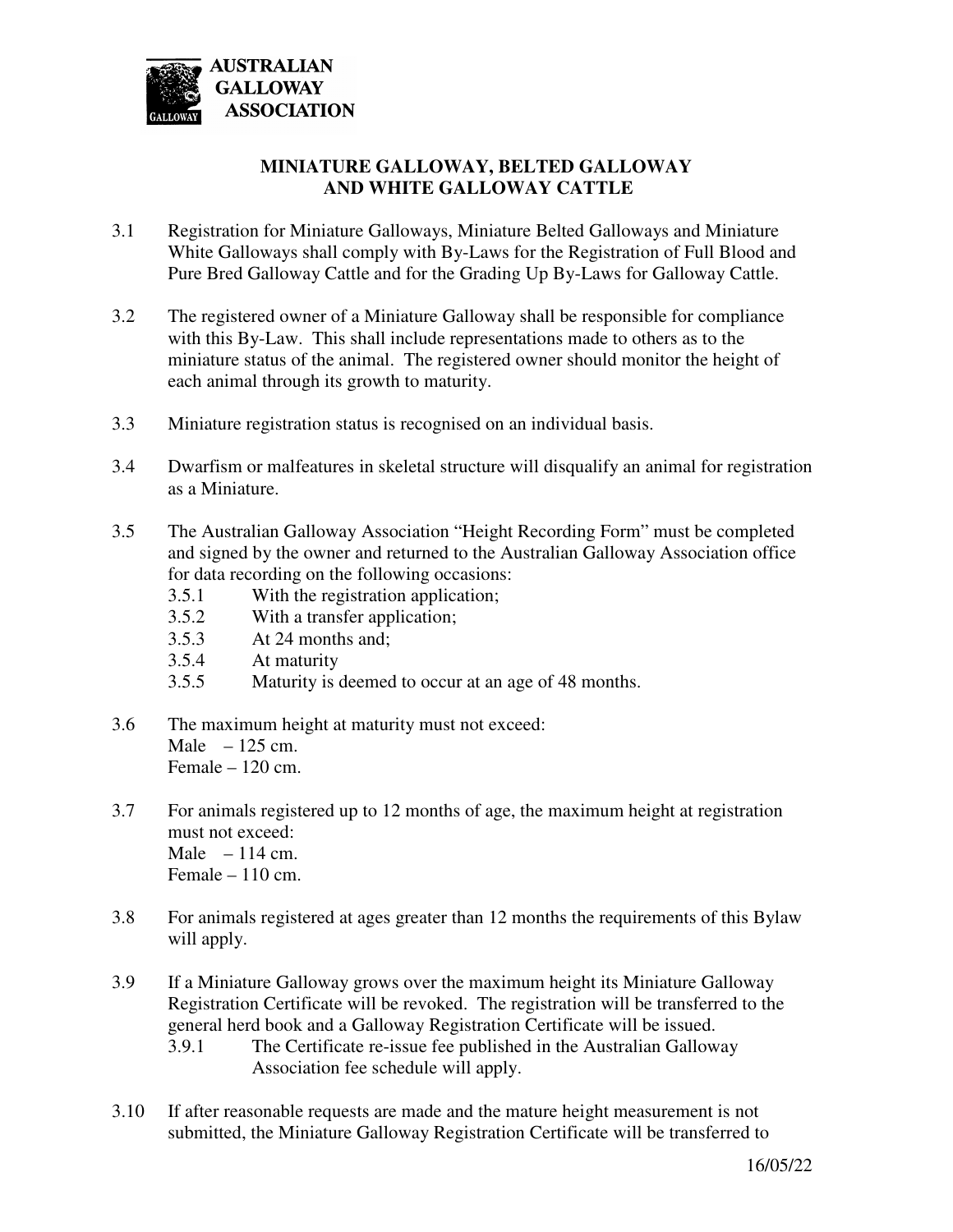

standard Galloway Registration and a Galloway Registration Certificate and Certificate Re-issue fee invoice will be issued to the registered owner.

- 3.11 The Australian Galloway Association herdbook will record the height of each miniature animal at registration and at maturity and this data will be available for inspection.
- 3.12 Animals that comply with the Australian Galloway Association registration criteria for Miniature Galloways, Miniature Belted Galloways and Miniature White Galloways may be shown in a Miniature Galloway class. The Owner will be responsible for the animal's compliance with the Australian Galloway Association By-Laws.
- 3.13 If the owner of a Galloway, Belted Galloway or White Galloway wishes to have the "Miniature" notation recorded on the pedigree, it can only be amended with the written permission of the original breeder, and must be accompanied by a Miniature Hip Height Recording Form and comply with the By-Laws.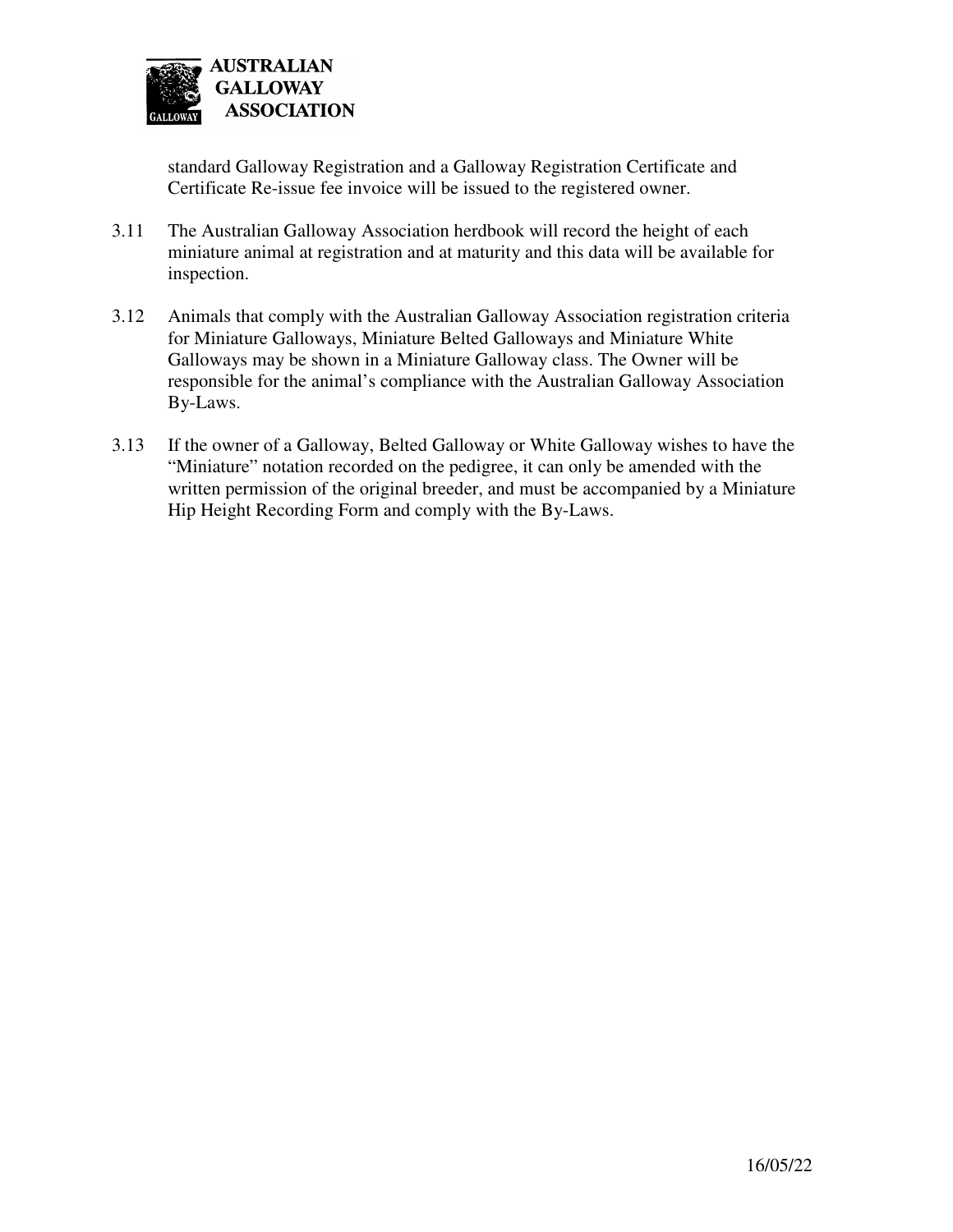

#### **4. BELTED GALLOWAYS**

#### 4.1 **For Belted Bulls**

The belt **must** entirely surround the girth of the animal without any breaks. The belt must not be less than 1cm at 2 years of age nor may it extend beyond the shoulders or the hips or down the legs. The bull may not have white markings elsewhere.

 4.1.1 A bull from a mis-marked Belted Galloway cow is ineligible for registration in the Herd Book of the Australian Galloway Association Inc.

 4.1.2 A clear photograph (digital preferred) of both sides of the bull must be submitted on registration. The photograph must clearly show all feet, which should be free of dirt or mud, and not obstructed by long grass or straw, or any objects such as fences.

 4.1.3 From 1 July 2022 only Belted Galloway bulls with a pedigree of 93.75% and above, that is Fullblood or Purebred, can be used to sire Belted Galloway calves that are eligible for registration in the herd book.

#### 4.2 **For Belted Females**

By-law 4.1 applies to Belted Females with the following, though undesirable, concessions:

- Females with broken belts may be registered, but this is to be recorded on the certificate and such animals may not be shown except as a calf at foot where show rules permit.
- Females with white feet may be registered, but this is to be recorded on the certificate and such animals may not be shown except as a calf at foot where show rules permit.
- Females with coloured hair spots within the belt may be registered but this is to be recorded on the certificate and such animals may not be shown except as a calf at foot where show rules permit.
- 4.3 The Association's policy is that Belted Galloways are to be shown separately to solids wherever accepted by Show authorities. They may be shown together at small country shows.
- 4.4 Mis-marked Belted Galloways are not eligible for showing
- 4.5 Belted Galloways do not have horns or scurs and may be black, dun or red, these being the only recognised pigment colours in the breed.
- 4.6 Belted Galloways bred up from Fullblood Galloways to 93.75% shall become Fullbloods and their Ancestral Code for Belted Galloways bred up from Fullblood Galloways is to permanently remain to indicate their Galloway origin.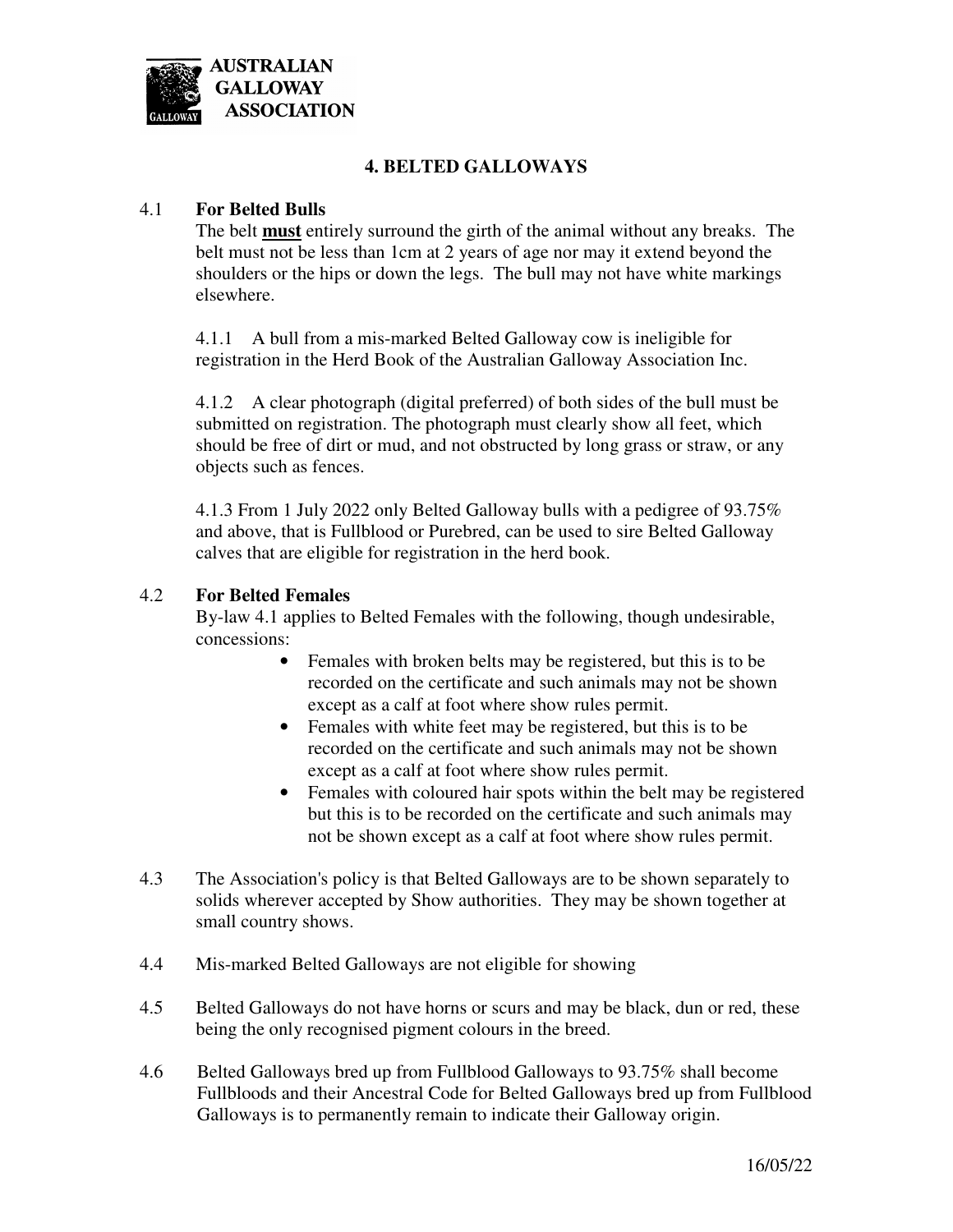

#### **5. WHITE GALLOWAYS**

5.1 Cattle entered in " Section III : White Galloways " of the Canadian Galloway Herd Book shall be eligible for registration by the Australian Galloway Association Inc. as Fullblood White Galloways independent of the number of their documented White Galloway antecedents.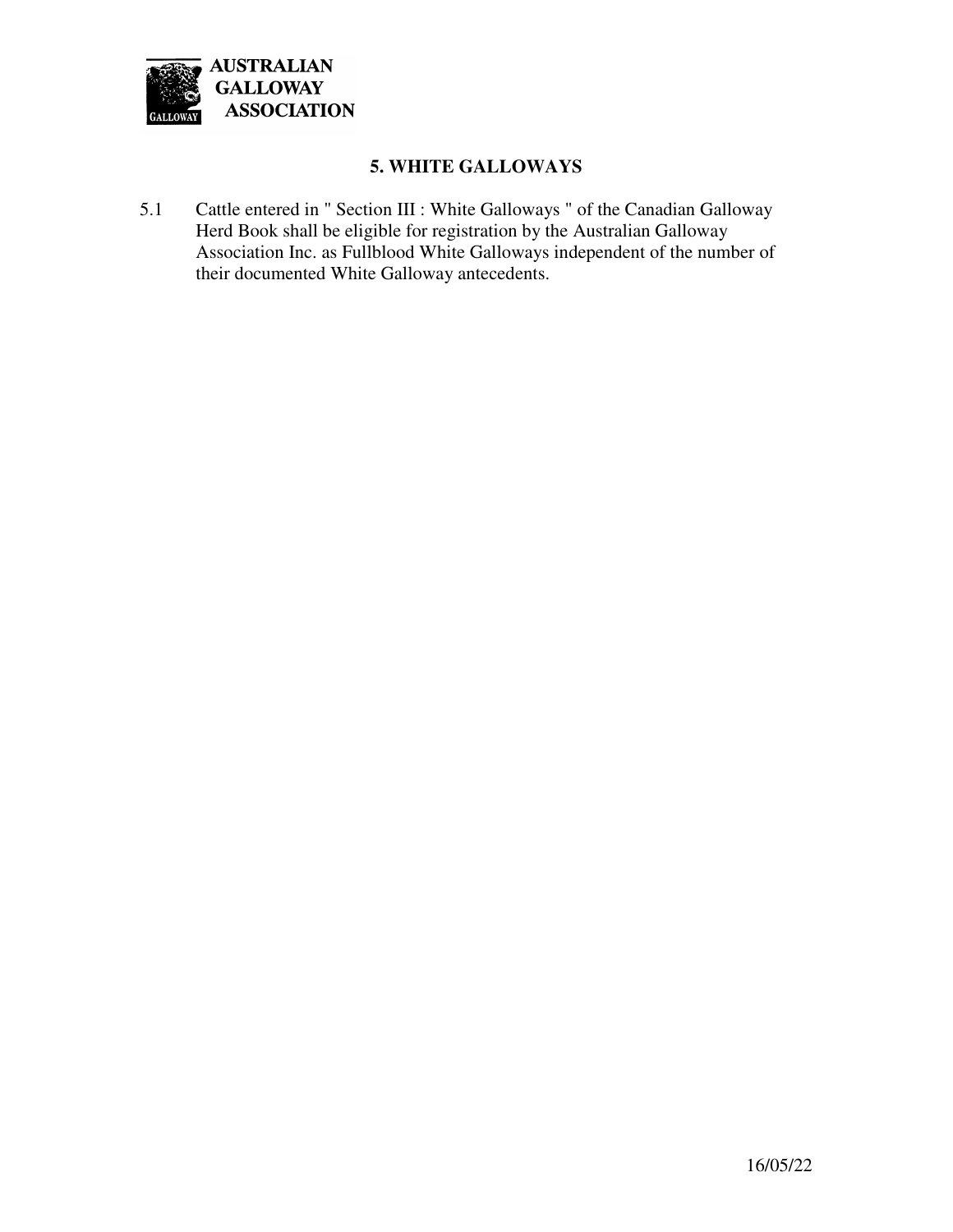

#### **6. RIGGIT GALLOWAYS**

- 6.1 Registration for Riggit Galloways and Miniature Riggit Galloways shall comply with By-Laws for the Registration of Full Blood and Pure Bred Galloway Cattle and for the Grading Up By-Laws for Galloway Cattle.
- 6.2 The colour patterns in the herd book will be described as Black Riggit, Red Riggit and Dun Riggit.
- 6.3 The animal must be correctly marked; it must have a white dorsal stripe with the rest of body being a single colour typically black, dun or red as far back as the final rib. It must have symmetry of colour. White markings may occur on the underline, on the face and on the legs but should not run down to the hoof.
- 6.4 Riggit colour pattern Galloways will be eligible to be shown in Galloway classes.
- 6.5 A clear photograph (digital preferred) of both sides of the Riggit Galloway must be submitted on registration. The photograph must clearly show the markings of the animal, and not be obstructed by long grass or straw, or any objects such as fences.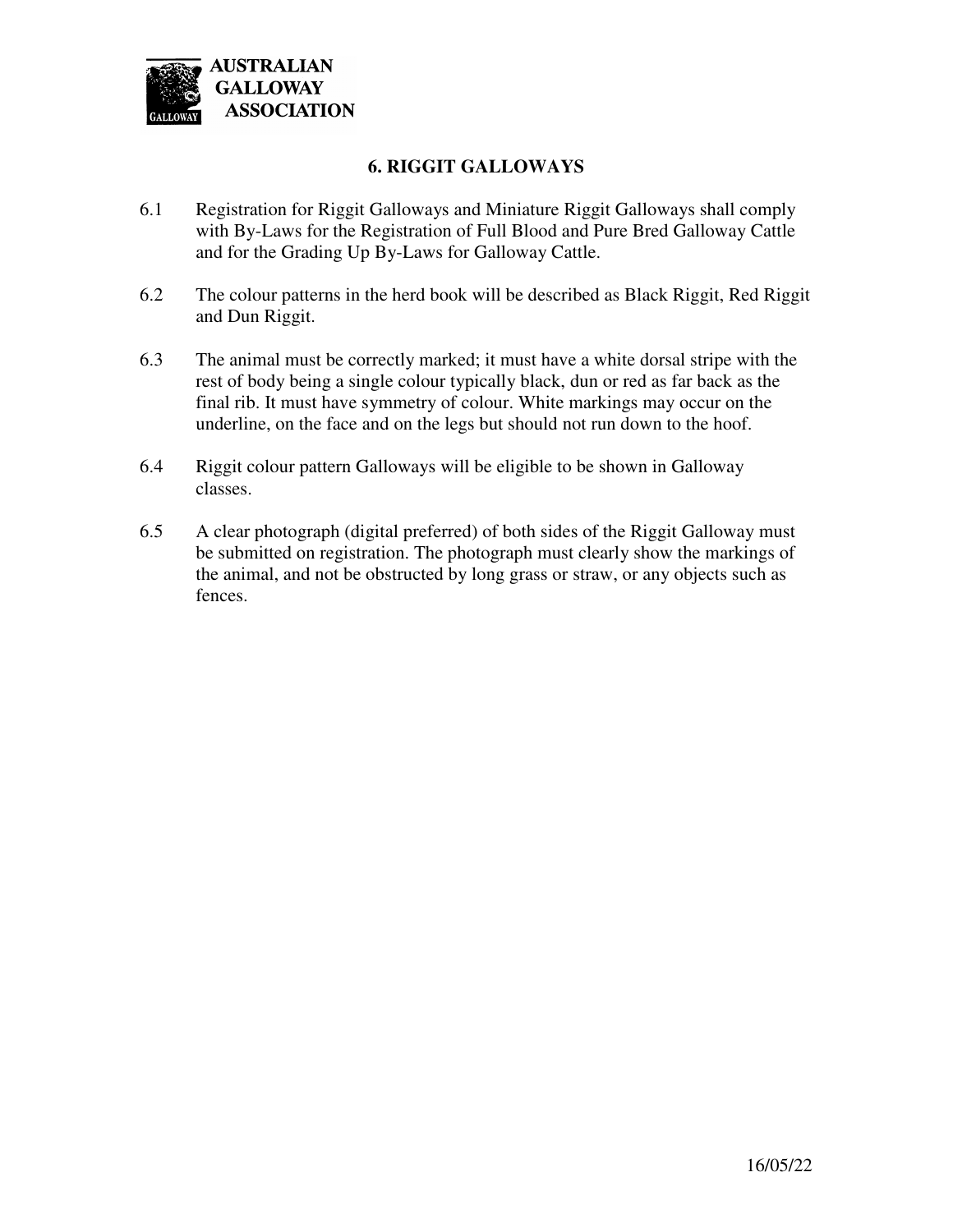

#### **7. TRANSFER RULES**

- 7.1 It shall be compulsory for the vendor to officially transfer all registered stock sold for further stud purposes. Such transfers must be made on official forms supplied by the Association and lodged with the Secretary within thirty days from date of sale. Such transfers must be accompanied by the prescribed fee for each transfer and until such fees are paid no transfers shall be recorded by the Secretary. Omission from the official transfer list will disqualify the progeny of any animal from registration in the name of the transferee.
- 7.2 A member transferor shall be responsible to the Committee of the Association to physically check the recorded tattoo marks as shown on a Herd Book registered animal before the animal is delivered or consigned to the purchaser. If the tattoo marks cannot be clearly read or an error has been made on the Herd registration form it shall be reported by the transferor to the Committee forthwith for direction.

 An animal shall not be re-tattooed without first gaining permission from the Committee. Should it be necessary to re-apply tattoo marks, in whole or portion, such marks must be re-applied in the presence of an official appointed by the Committee. After which the official shall report to the Committee to enable the records of the Association to be noted accordingly.

- 7.3 A transferee shall physically check the recorded tattoo marks shown on a Herd Book registered animal immediately the animal is received from the transferor and he shall be responsible to ensure by checking that an application for transfer of each animal acquired by him is lodged by the transferor within thirty days of his acquisition. If the tattoo marks cannot be clearly read, particulars of such shall be reported by the transferee to the Committee. The conditions for re-tattooing will apply as in By-Law 7.2.
- 7.4 The purchaser of a stud shall have no right to the previous owner's stud prefix except with the written sanction of the previous owner and with the approval of the Committee.
- 7.5 Any calf at sale prior to transfer must be registered.
- 7.6 The transfer of a calf up to nine months of age and cow as a unit will be accepted by the Association, under one transfer fee but individual transfer forms must be submitted.
- 7.7 Formal notification of leasing of stud male or female cattle must be forwarded to the Secretary within 30 days at a fee determined by the Committee.
- 7.8 Mannosidosis: transfers of registered cattle will not be accepted unless they or both parents have been proven to have normal enzyme levels.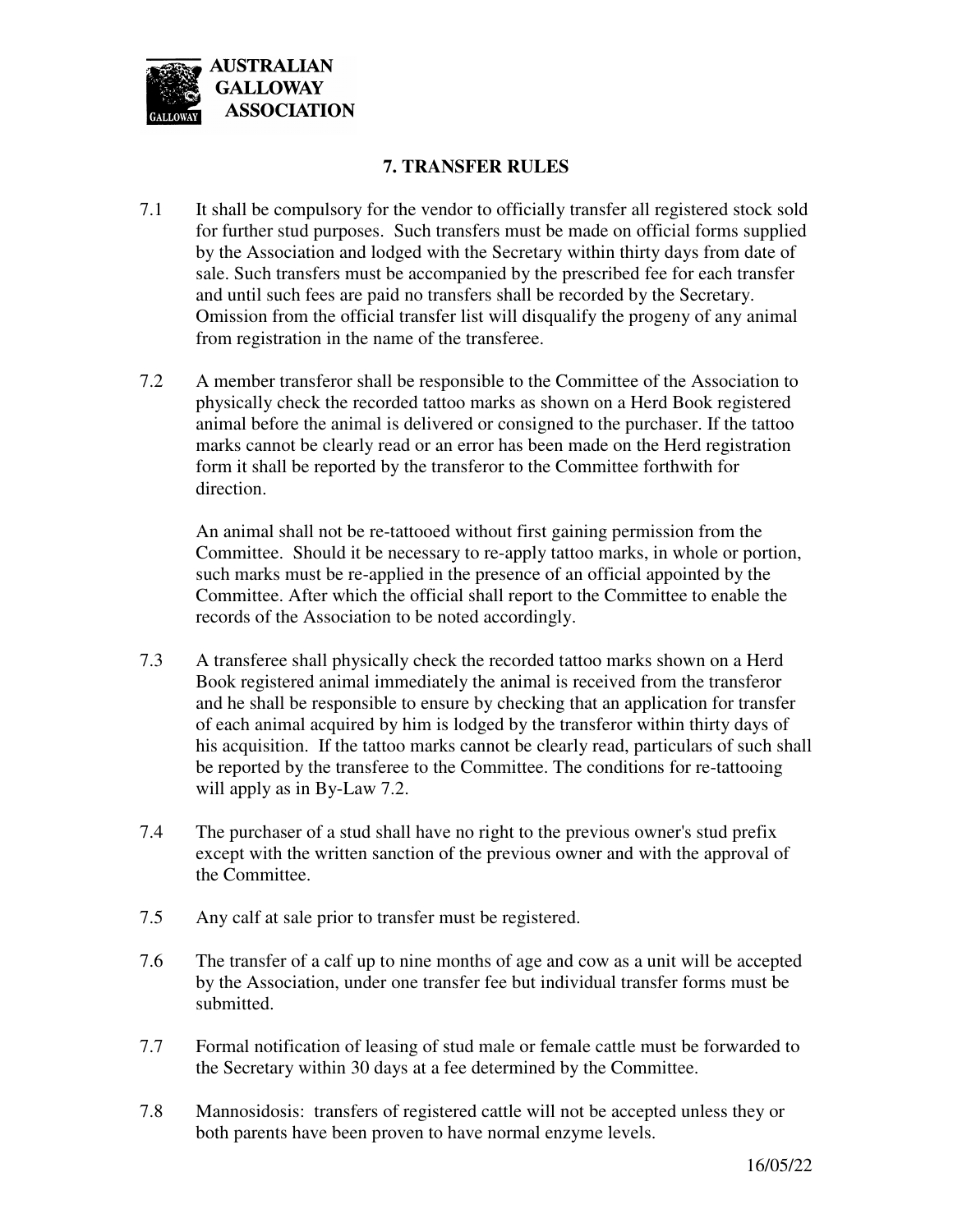

- 7.9 Transfers between family members as a result of divorce, death or other matter approved by Committee will be deemed to be at a non arms length transfer, and such a transfer will incur a fee of 25% of the schedule transfer fee.
- 7.10 Transfer as a result of a new member joining the Australian Galloway Association Inc from another Association and cattle being transferred into the Australian Galloway Association Inc Herd book from other approved Associations, will attract a transfer fee of 25% of the scheduled transfer fee.

#### **TRANSFERS TO/FROM NON-MEMBERS**

- 7.11 Transfers for Galloway cattle shall only be accepted from financial members of the Association who have paid all fees, levies, penalties etc in respect of their herd, or any other monies owed to the Association.
- 7.12 Registered or recorded animals transferred to non members shall be regarded as inactive by the Association unless the non member owner shall apply for a membership of the Association within 6 months of the date of transfer in which case reinstatement of the animal/s will be made without payment of a reinstatement fee but shall be subject to payment of any appropriate levies.
- 7.13 Transfer fees for inactive animals from non members to members shall be charged in addition to the appropriate reinstatement fee which gives the animal active status on the inventory until December 31 following.
- 714 The transfer of animals from non members to members shall only be accepted by the Association if authorized by the last registered owner.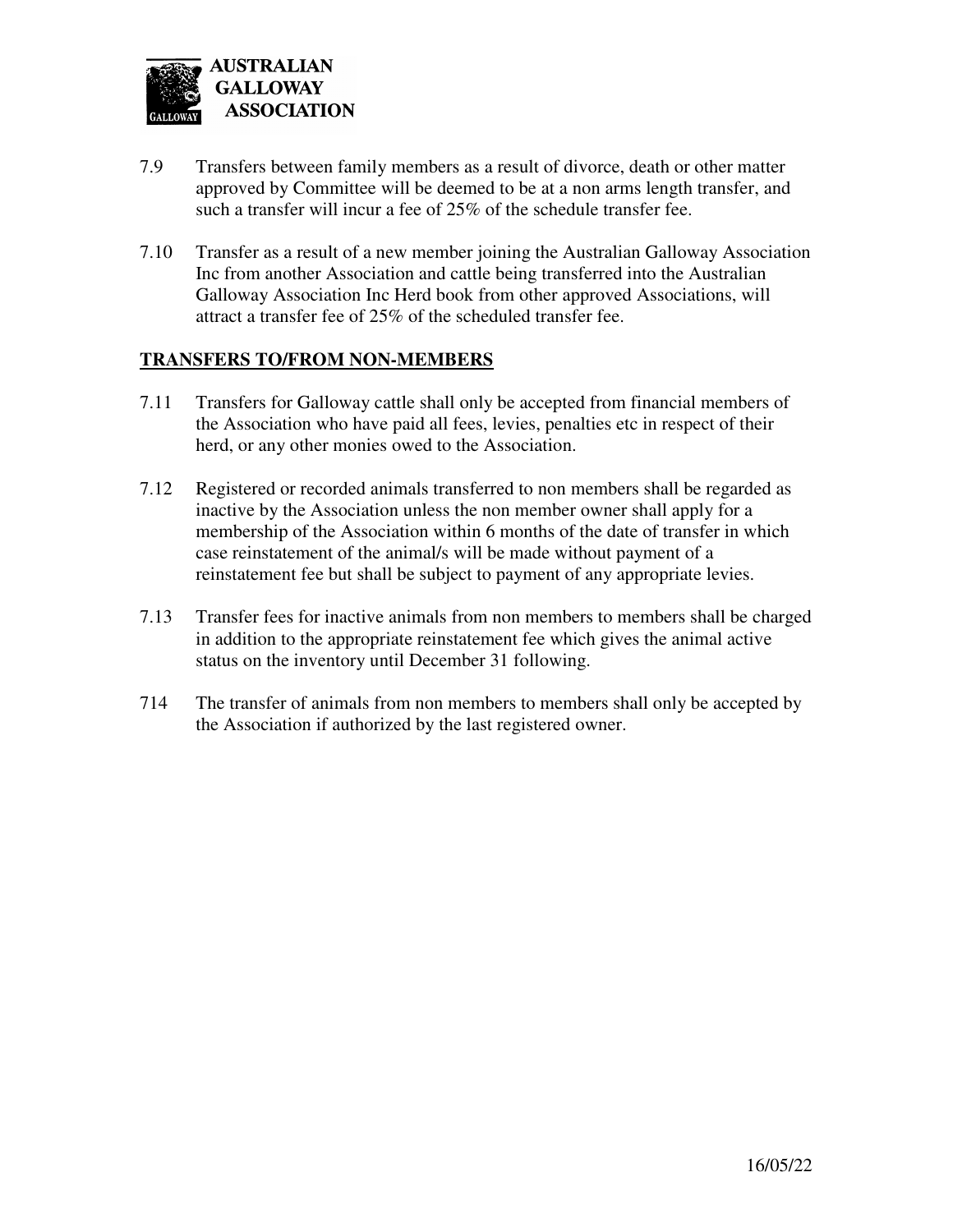

#### **8. ARTIFICIAL INSEMINATION RULES**

The following provisions apply exclusively to the use of Artificial Insemination.

- 8.1 (a) "Recorded Owner" in relation to semen denotes a person who is the beneficial owner of semen collected from a bull in Australia or imported into Australia and who is entitled to use such semen in accordance with the byelaws hereafter stated, upon such females beneficially owned by him and registered in the Herd Book.
	- (b) For General Use AI Bulls there is not necessarily a recorded owner and there is no sire permit required to register calves from these bulls
	- (c) Notwithstanding anything herein contained the Committee may insist upon inspection and/or blood typing/DNA testing of any animal and its sire and dam before granting registration and appoint an inspector or inspectors, and the expense of the inspection and/or blood typing/DNA testing shall be borne by the applicant.
- 8.2 The importation of semen and the sale or disposition and the use of such semen in the insemination of Galloway females within a State or Territory shall be governed by the laws of the relative State or Territory of the Commonwealth.
- 8.3 The use of semen from an AI bull with a recorded owner will require a sire permit for registration of the progeny by a non-owner. AI bulls for General Use do not require a sire permit for registration of the progeny.
- 8.4 The Association shall maintain a register of AI Sires.
- 8.5 Importers of Galloway semen into Australia shall give written notice to the Committee of such importation and lodge with the Association such particulars as the Committee may require in regard to:

 (a) The sire from which the semen was collected, including his name, tattoos and brands, the Herd Book in which he is registered and his Herd Book number, his date of birth and his pedigree (comprising five generations) and the source from which such pedigree was obtained.

 (b) Confirmation from the owner of the bull of the right to use and register progeny from the semen.

- (c) A copy of the blood type or DNA results of the bull collected.
- 8.6 The Association will keep a register of all semen including the ownership, the amount and the collection information.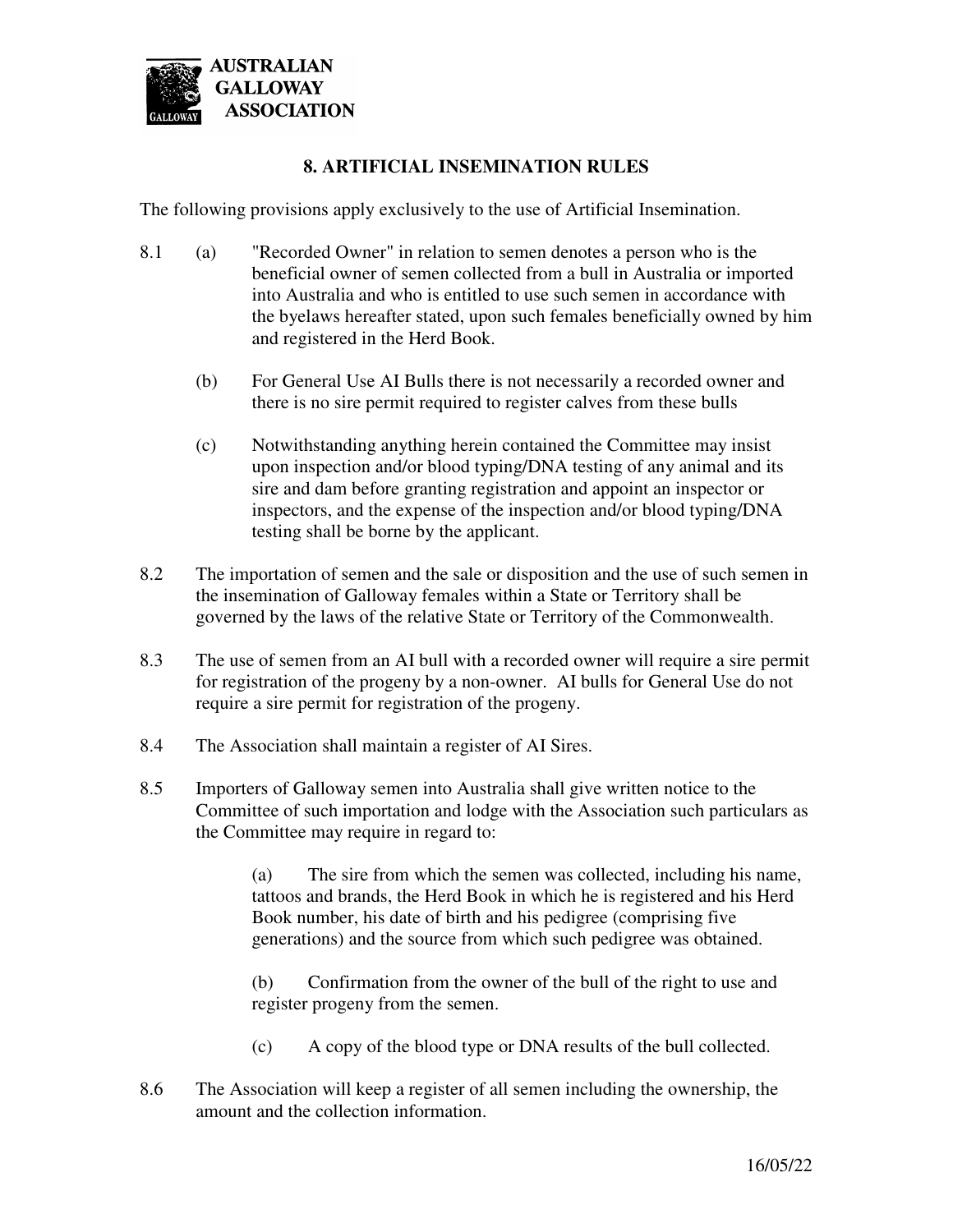

#### **9. EMBRYO TRANSPLANT RULES**

The following provisions apply exclusively to the use of Embryo Transplant:

- 9.1 Host cow/s which are used for the purpose of incubating a fertilized ovum shall be identified with a tattoo or brand.
- 9.2 All details relating to identification of donor cows and host cows together with any results of pregnancy tests on host cows and insemination certificates when artificial insemination is used, shall be maintained and made available to the Association if required by the Committee when registration for the progeny is sought.
- 9.3 Subject to the By-Laws of the Association and to such regulations of Federal and State Government Departments as may exist from time to time, calves born from embryo transplants shall be eligible for recording and registration by the Association.
- 9.4 All eligible progeny got by Embryo Transplant shall be so indicated in the Herd Book and Calf Register by placing the letters ET in the appropriate place on the Application for Registration form and will be on the Registration Certificate.
- 9.5 Animals got by Embryo Transplant from sires and dams not owned by the person registering the calves shall require an Embryo Permit from the registered owners at the time of registration.
- 9.6 An Embryo Permit shall be made available by the vendor at the time of sale for registration and transfer indicating ownership. This permit will include the pedigree information, date of collection ad other pertinent information.
- 9.7 Imported Embryos in order to register progeny from imported embryos the following must be considered:-

 - the sire and dam must be eligible for registration in Australia - a copy of the blood type or DNA results of the parents of the embryo must be sent to the Association when applying to register the progeny.

- 9.8 The Association will keep a Register of Embryos together with a copy of the official collection records including sire and dam details to enable the future registration of the resulting progeny.
- 9.9 For inclusion in Embryo Section A: available Embryos, no Dam or Sire Permits required for registration of calves, all embryos from registered Galloways to be recorded with the Australian Galloway Association Inc. on a register and copies of the flushing certificates to be sent to the AGA office with the appropriate fee.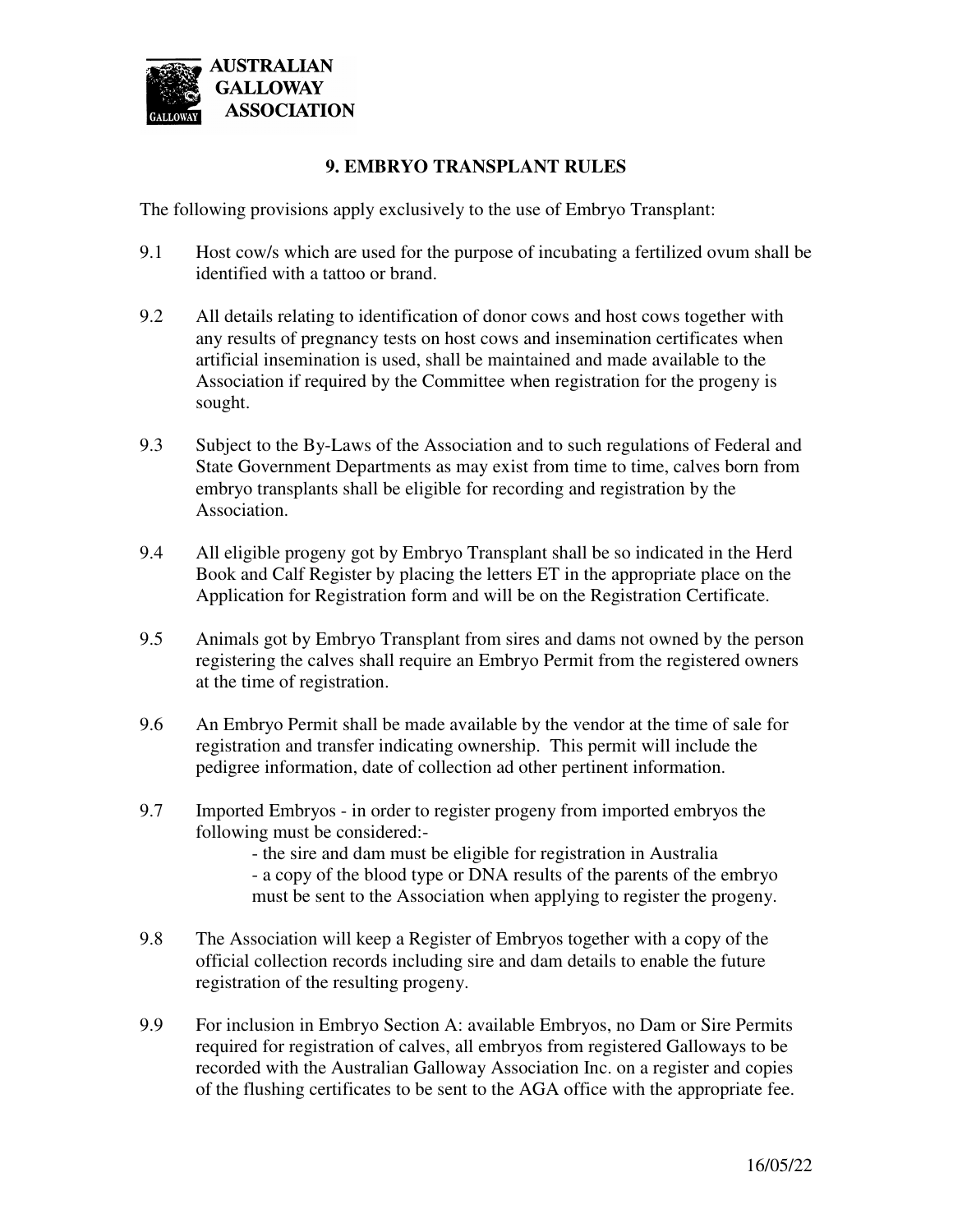

9.10 For inclusion in Embryo Section B: privately owned Embryos, Embryo Transfer Certificate or Sire and Dam Permits required for registration of calves, Embryo Transfer Certificates to be completed in triplicate, one copy to be given to the purchaser, one copy to be kept by the vendor, one copy to be sent to the AGA office with the appropriate fee at the time of sale.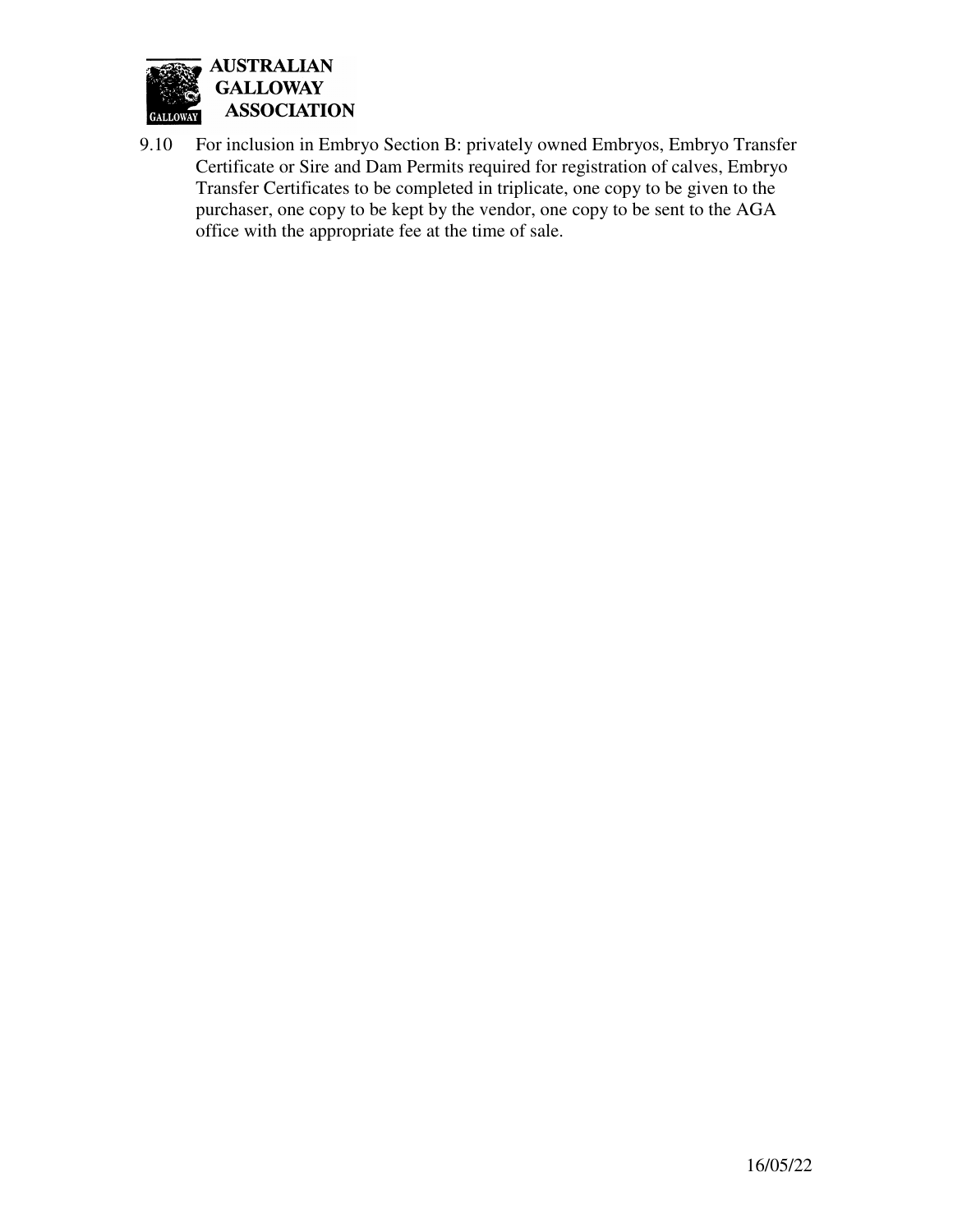

#### **10. GENERAL RULES**

- 10.1 Members shall be notified in writing of all changes to byelaws and such changes shall not become effective until 14 days from the posting of such notification to members.
- 10.2 Members shall pay all fees, levies, penalties, etc as set out in the current Fee Schedule by the due date. However, should all fees, levies, penalties etc be not paid within 30 days of the due date and the member has been requested in writing to make the payment by the Secretary then the Secretary in conjunction with the Executive can deem animals on the members inventory be made "inactive" at the expiration of a further 30 days. Should the member advise the Secretary that they are experiencing financial or other difficulties in making the payment then the Secretary in conjunction with the Executive is empowered to use discretion to make whatever arrangements deemed appropriate to assist the member."
- 10.3 Applications for Membership shall be approved by the Executive Officer/Administration Officer in consultation with the President and two Vice-Presidents, and subsequently be ratified by the next Committee meeting
- 10.4 The Committee shall be responsible for nominating all judges for Royal Shows.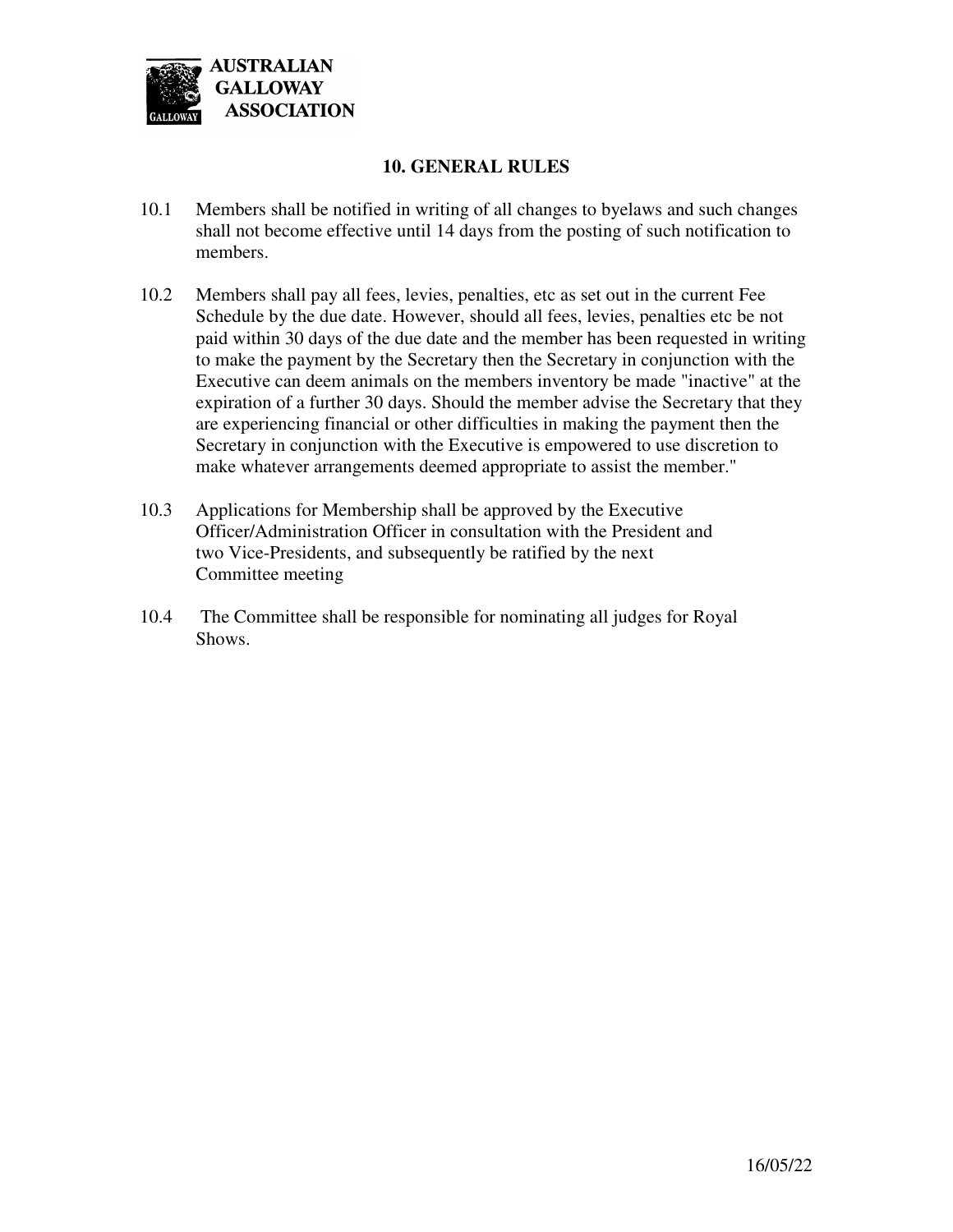

## **Appendix 1**

### **DEEMING APPLICATION FORM**

**History on the parentage to justify the percentage to be deemed:** 

**Declaration from the breeders of all of these animals:**